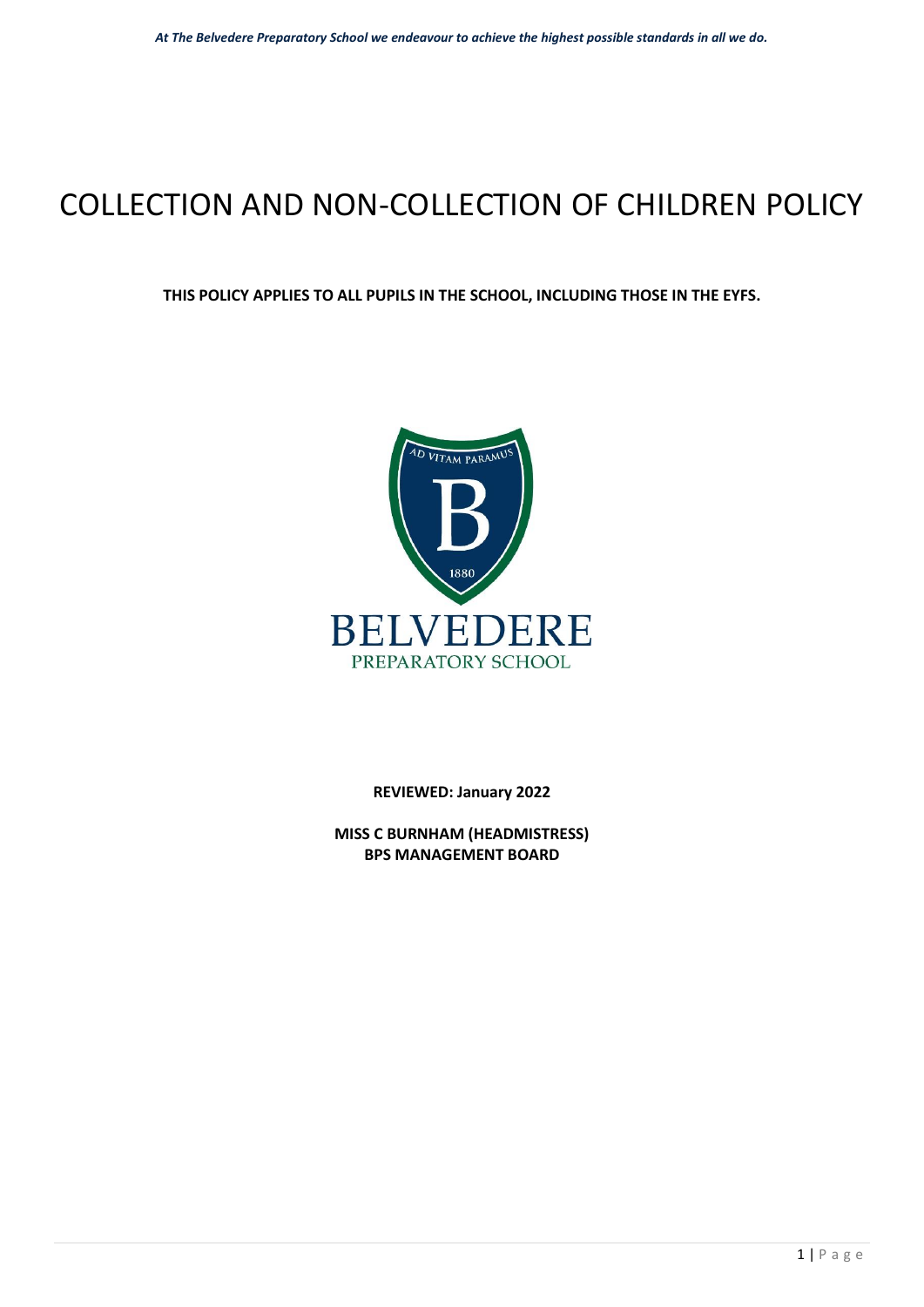## **Contents**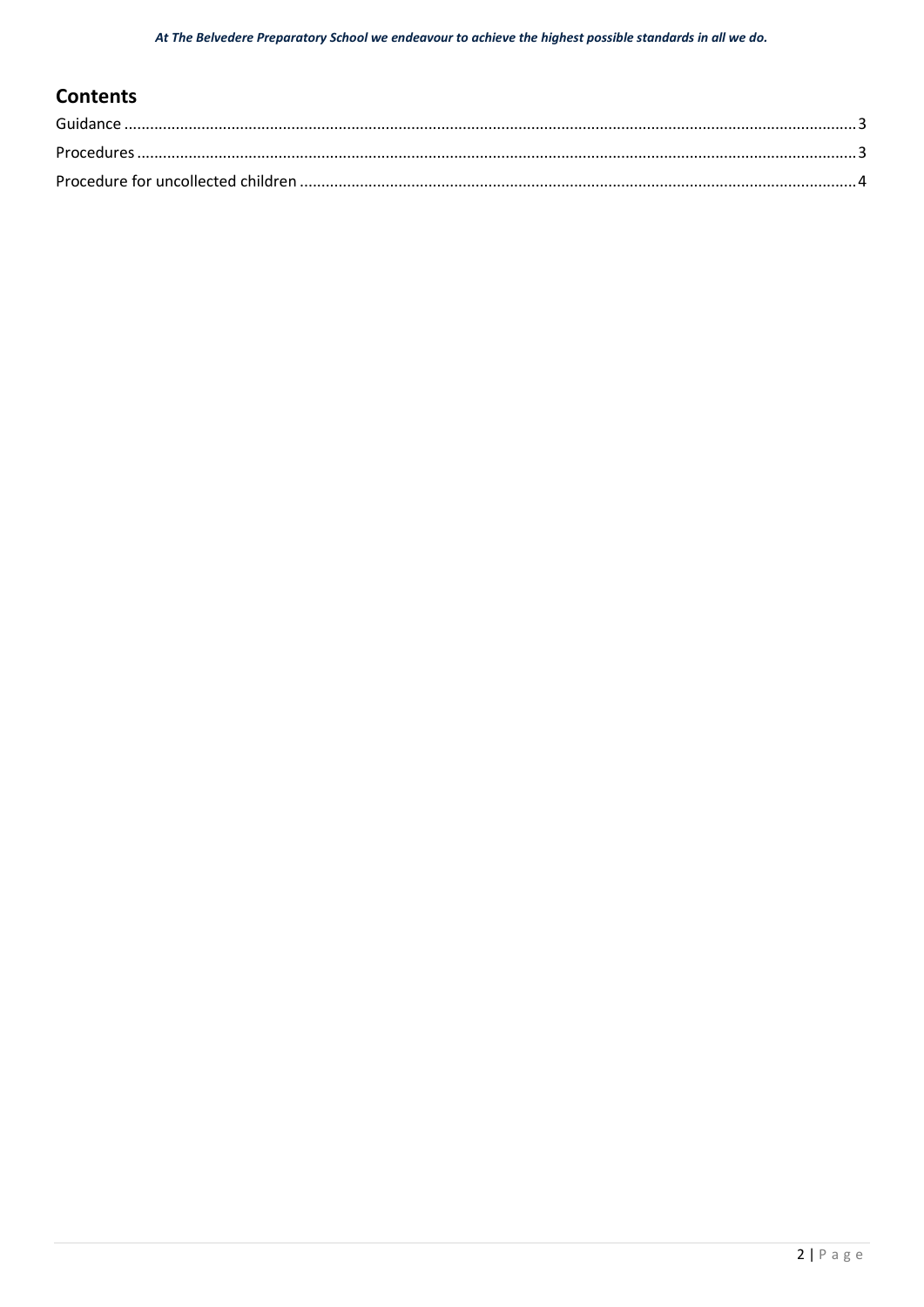## **COLLECTION AND NON-COLLECTION OF CHILDREN POLICY**

#### <span id="page-2-0"></span>**GUIDANCE**

On admission to the school, parents are asked to complete specific information regarding contact information, emergency contact details and information about those authorised to collect their child from school.

For children with sufficient maturity, parents can give written consent for their child to be allowed to leave school to go home independently. For other children, the school staff will hand children over only to someone authorised to collect them. The school maintains a list of the adults authorised to collect each child and it is the responsibility of the parents to ensure that this list remains up-to-date and includes the names of any family member, child minder, friends or other school parents whom the parents wish to authorise to collect their child.

Any one-off changes to these arrangements must be communicated to the school electronically or in writing, providing the name, address and telephone number of the person nominated to collect their child. A telephone call cannot normally be accepted in these circumstances. However, this can be accepted in an urgent situation, provided that the call can be verified as genuine.

Parents must inform the school in the event of any circumstances in which someone has a restriction placed on them in respect of legal access to their child.

On occasions when the parents are aware that they will not be at home or at their usual place of work, they are asked to email or write to inform the class teacher or school office.

In the event that a child is not collected by an authorised adult at the end of a session, the school puts into practice agreed procedures. These ensure that the child is cared for safely by an experienced and qualified member of staff, who is known to the child. The school aims to ensure that the child receives a high standard of care in order to cause as little distress as possible. We inform parents/carers of our procedures so that, if they are unavoidably delayed, they will be reassured that their child will be properly cared for.

### <span id="page-2-1"></span>**PROCEDURES**

On admission to the school, parents are asked to provide specific home, work and emergency contact information and to ensure that this remains current. When someone other than a parent is nominated to collect a child, the school agrees with the parents how to verify their identity (password).

Parents are informed that, if they are not able to collect their child as planned, they must inform the school office without delay so that we can make necessary arrangements to look after their child until an authorised adult arrives. A child who is not collected within 15 minutes of the normal end of their school day will join Belvedere Prep's '*out of hours care'* facility, for which a charge is normally payable.

If a child is not collected by the expected time at the end of the school day, the following procedures will be followed

- All information regarding normal collection routines will be checked by the class teacher, school office, Head of Early Years, Assistant Head or Head Teacher
- Parents will be contacted, using the contact information provided on admission and as subsequently amended
- Should the school be unsuccessful in contacting the parents, the school will attempt to contact the next person in the child's contact information. All reasonable attempts will be made to contact parents or nominated carers.
- The child will not be allowed to leave the school with anyone other than those for whom the school has received written or electronic authorisation.